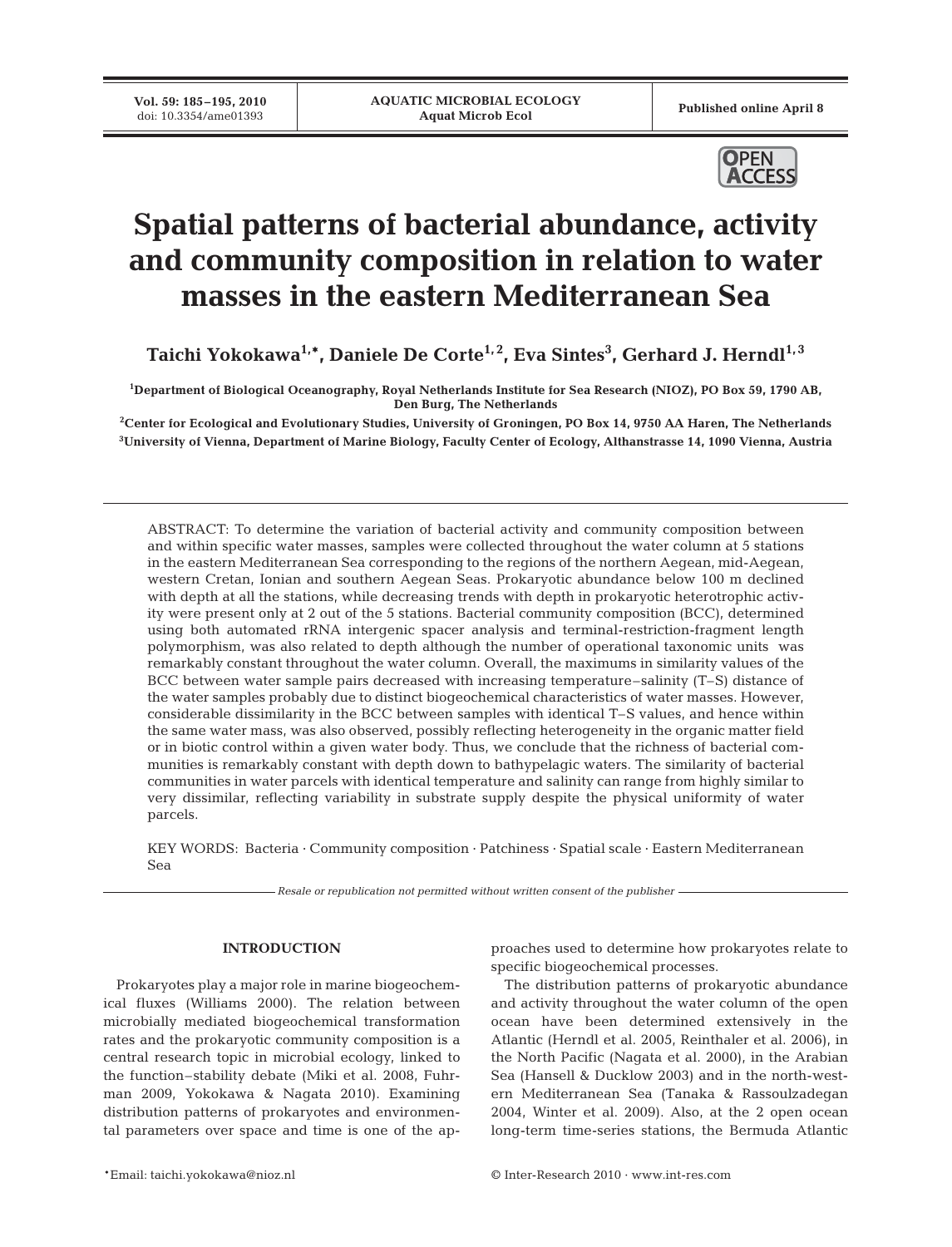Time-Series Study and the Hawaii Ocean Time-Series, microbial activity and community dynamics have been related. From these data, the notion emerged that the prokaryotic community composition of the open oceanic water column is highly stratified (Giovannoni et al. 1996, DeLong et al. 2006). Distinct depth profiles of prokaryotes have been found for community composition and specific phylogenetic groups. For example, Crenarchaea are the dominant group in deep waters (Herndl et al. 2005, De Corte et al. 2009). The SAR 202 cluster dominates in waters below 2000 m depth, comprising up to 40% of the bacterial community in the North Atlantic (Varela et al. 2008).

The eastern Mediterranean Sea features several characteristics, which affect prokaryotic activity and probably community composition, such as its oligotrophic nature and the warm deep waters (about 14°C). In the North Aegean Sea, Black Sea Water (BSW) forms the surface waters. Below the BSW, Levantine Intermediate Water (LIW) extends to about 400 m depth, and North Aegean Deep Water (NAeDW) reaches down to the bottom of the North Aegean Trough. In the mid-Aegean Sea, surface waters are comprised by Levantine Surface Water (LSW) followed by LIW, and NAeDW down to the bottom of the Chios Basin. In the South Aegean Sea, the main water masses are the surface Atlantic Water (AW), LIW, Transitional Mediterranean Water mass (TMW) and the Cretan Deep Water (CDW) in the Cretan Basin. In the Ionian Sea, the water masses from surface to bottom waters are AW, LIW, TMW and the East Mediterranean Deep Water mass (EMDW). All the water masses have a specific temperature and salinity signature, although the water masses are composed of waters of different ages (Zervakis et al. 2000). In the layer up to 400 m depth, BSW, LIW, LSW, AW and TMW mix frequently on a seasonal time scale. In contrast, the deep waters (NAeDW, CDW) in the basins of the eastern Mediterranean Sea are fairly isolated and exchange on a decadal scale (Zervakis et al. 2004).

There are only a few studies on the prokaryotic community composition of the water column of the eastern Mediterranean Sea using terminal-restriction-fragment length polymorphism (T-RFLP) (Moeseneder et al. 2001a,b), clone libraries (Moeseneder et al. 2005) and fosmid libraries (Martín-Cuadrado et al. 2007). The differences in the characteristics of the water bodies from north to south in the eastern Mediterranean Sea are reflected by the considerable changes in the BCC (Moeseneder et al. 2001a) and microbial activity (De Corte et al. 2009).

The aim of the present study was to determine the spatial patterns of prokaryotic abundance, activity and BCC in the different water masses of the eastern Mediterranean Sea. Specifically, we assessed spatial variations of the BCC in relation to the specific water masses identified by their temperature and salinity characteristics.

## **MATERIALS AND METHODS**

**Study site and sampling.** The POSEIDON cruise was conducted with the RV 'AEGAEO' (Hellenic Center for Marine Research, Greece) in the eastern Mediterranean Sea in May 2007 and sampled 5 stations (Fig. 1). The stations were located in the North Aegean (48° 7.0' N, 24° 32.5' E), mid-Aegean (37° 42.1' N, 25° 26.0' E), western Cretan (36° 13.2' N, 23° 18.3' E), Ionian (36° 15.9' N, 21° 30.1' E) and South Aegean Seas (35° 47.2' N, 24° 54.7' E). Water samples were obtained from surface waters (10 m depth) and the meso- (150 to 1000 m depth) and bathypelagic layers (1000 to 4350 m depth) with 5 l Niskin bottles mounted on a CTD rosette sampler.

**Abundance of prokaryotes.** Prokaryotic abundance was determined in seawater collected from the Niskin bottles and fixed with 0.2 µm filtered formaldehyde (2% final concentration). Thereafter, the samples were frozen in liquid nitrogen for 10 min and kept at –80°C until analysis. Prokaryotic abundance was determined by flow cytometry within 2 mo after collecting the samples. Samples were thawed to room temperature, and 0.5 ml subsamples were stained with SYBR Green I in the dark for 10 min, and, subsequently, 1 µm fluorescent latex beads (Molecular Probes)  $({\sim}10^5 \text{ ml}^{-1})$  were added to the samples as an internal standard. The



Fig. 1. Sites in the eastern Mediterranean Sea sampled during the POSEIDON cruise in May 2007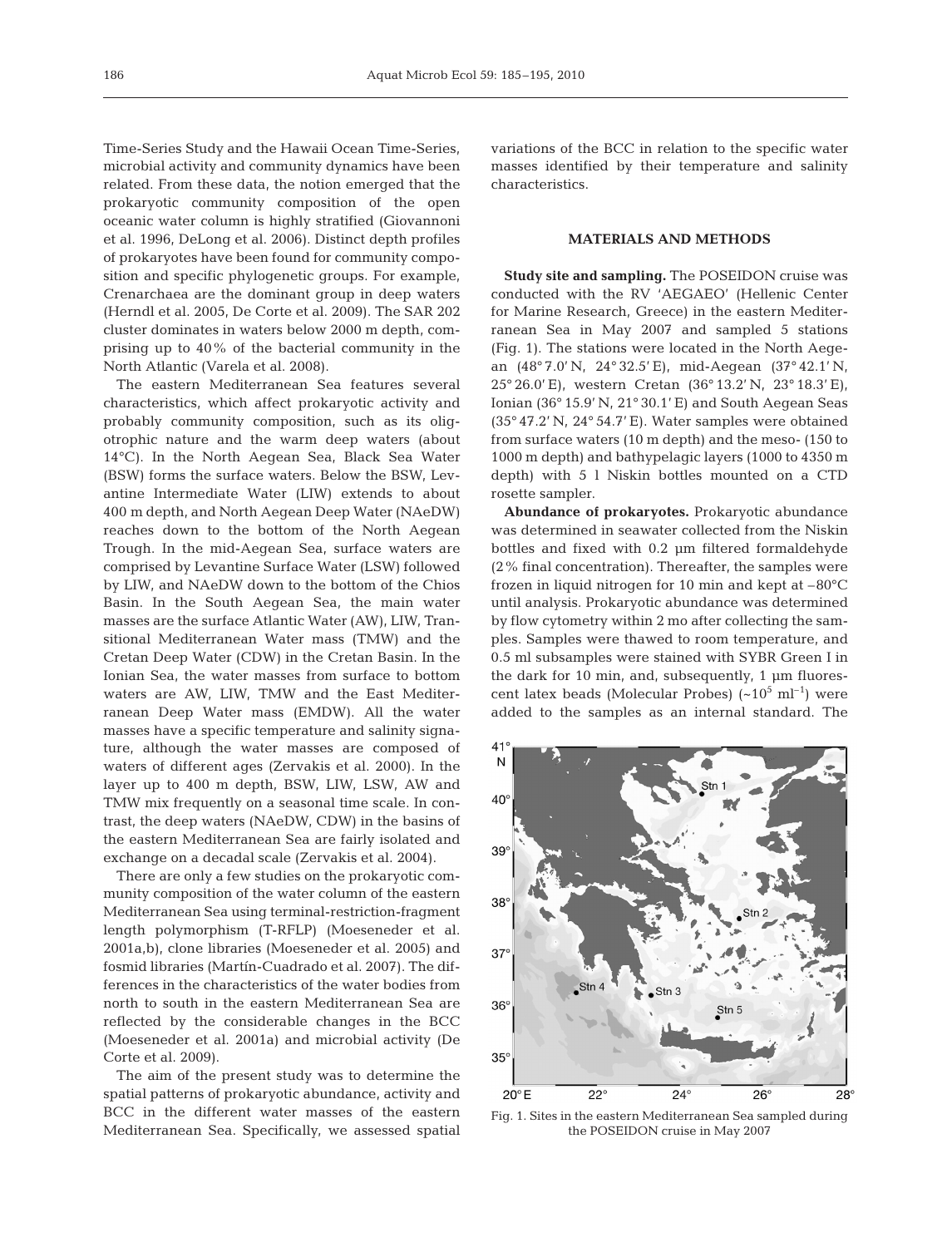prokaryotes were enumerated on a FACScalibur flow cytometer (Becton Dickinson) by their signature in a plot of green fluorescence versus side scatter, and the abundance was calculated based on the ratio of stained cells to the added bead standard.

**Leucine incorporation rate.** <sup>3</sup> H-leucine incorporation rate was determined as a proxy for prokaryotic production (Kirchman 2001). Subsamples (5 to 40 ml) from each depth were amended with  $5 \text{ nM}$   $\text{^{3}}$ H-leucine (Amersham, specific activity 160 Ci mmol<sup>-1</sup>) and incubated at *in situ* temperature (±2°C) in the dark. Incubation time varied depending on depth: 1 h for upper waters (up to 100 m) and 24 h for deep waters (below 100 m). After incubation, samples were filtered onto polycarbonate filters (pore size, 0.2 µm; Millipore) and rinsed twice with both 5  $\%$  trichloroacetic acid and 80  $\%$ ethanol. The samples were radioassayed with a liquid scintillation counter (1211 Rack beta, Wallac) using FilterCount (Packard) as scintillation cocktail. Duplicate samples and 1 trichloroacetic acid-killed control were prepared for each depth. The disintegrations per minute (DPM) of the killed control were subtracted from the mean DPM of the corresponding duplicate samples and converted to leucine incorporation rates.

**Bacterial community composition.** A volume of 10 l of seawater was filtered through a 0.22 µm Sterivex filter cartridge (Millipore). Thereafter, 1.8 ml of lysis buffer (40 mM EDTA, 50 mM Tris-HCL, 0.75 M sucrose) was added to the filter cartridge and stored at –80°C. DNA extraction from Sterivex filter cartridges was performed by Mega Kit extraction (MoBIO Laboratories) using the protocol of the manufacturer. DNA extracts were concentrated (~10-fold) with a Centricon device (Millipore).

**PCR and T-RFLP.** PCR conditions and chemicals were applied as described by Moeseneder et al. (2001a). One microlitre of the DNA extract was used as a template in a 50 µl PCR mixture. The primers used for PCR were the *Bacteria-*specific primer 27F-FAM and the universal primer 1492R-JOE (Lane 1991). Samples were amplified by an initial denaturation step at 94°C (3 min), followed by 35 cycles of denaturation at 94°C (1 min), annealing at 55°C (1 min) and extension at 72°C (1 min). Cycling was completed by a final extension at 72°C (7 min). Two negative controls (1 µl of Sigma water and 49 µl of PCR mixture) were included in each PCR run to check for potential contamination and unspecific products. The PCR products were run on 1.0% agarose gels. The gel was stained with a working solution of SYBR Gold (Molecular Probes). The obtained bands were cut, purified by Quick gel extraction kit (Genscript), and quantified using a Nanodrop spectrophotometer. Fluorescently labelled PCR products were digested at 37°C overnight. Each reaction contained 30 ng of cleaned PCR product, 5 U of tetrameric restriction enzyme (*Hha*I) and the respective buffer filled up to a final concentration of 50 µl with ultrapure water (Sigma). The restriction enzyme was heat inactivated and precipitated by adding 4.5 µl LPA solution and 100 µl 100% isopropanol. The samples were stored at room temperature for 15 min and afterwards were centrifuged at  $15000 \times g$  for 15 min. After removing the supernatant, the pellets were rinsed with 100 µl 70% isopropanol and precipitated again by centrifugation  $(15000 \times g)$  for 5 min). Thereafter, the supernatant was removed, and the samples were dried in the cycler at 94°C for 1 min and stored at –20°C.

The pellet was resuspended in 2 µl of ultraclean water (Sigma), and the product was denatured in 7.8 µl of Hi-Di formamide at 94°C for 3 min. Each sample contained 0.2 µl GeneTrace 1000 (ROX) marker (Applied Biosystems). Fluorescently labelled fragments were detected and separated with an ABI Prism 310 capillary sequencer (Applied Biosystem) run under GeneScan mode (van der Maarel et al. 1998, Moeseneder et al. 1999). The size of the fluorescently labelled fragments was determined by comparison with the internal GeneTrace 1000 (ROX) size standard. Injection was performed electrokinetically at 15 kV for 15 s (adjustable), and the runs were completed at 15 kV and 60°C within 35 min.

**Automated rRNA intergenic spacer analysis (ARISA).** ARISA-PCR was performed following the method of Borneman & Triplett (1997) with modifications. One microlitre of the DNA extract was used as a template in a 50 µl PCR mixture. The primers used were ITSf, 5'-GTC GTA ACA AGG TAG GCC GTA-3', and ITSr eub, 5'-GCC AAG GCA TCC ACC-3'. The primer ITSf was end-labelled with the phosphoramidite dye 5-FAM. Samples were amplified by an initial denaturation step at 94°C for 2 min, followed by 30 cycles of amplification at 94°C for 15 s, 55°C for 30 s and 72°C for 3 min, and a final extension at 72°C for 9 min. As for T-RFLP, 2 negative controls were included in each PCR run to check for potential contamination and unspecific products. Five microlitres of PCR products were run on a 2.0% agarose gel for quality assessment of the products. The gel was stained with a working solution of ethidium bromide. The PCR products were purified with Quick Clean PCR product purification kit (Genscript) and quantified using a Nanodrop spectrophotometer. Fluorescently labelled fragments (8 ng  $\mu$ l<sup>-1</sup> of sample) were separated and detected with an ABI Prism 310 capillary sequencer (Applied Biosystem) run under GeneScan mode. The size of the fluorescently labelled fragment was determined by comparison with the combination of the internal GeneTrace 1000 (ROX), CST 300-1800 and the size standard. Injection was performed electrokinetically at 10 kV for 5 s (adjustable), and the run was completed at 60°C within 60 min.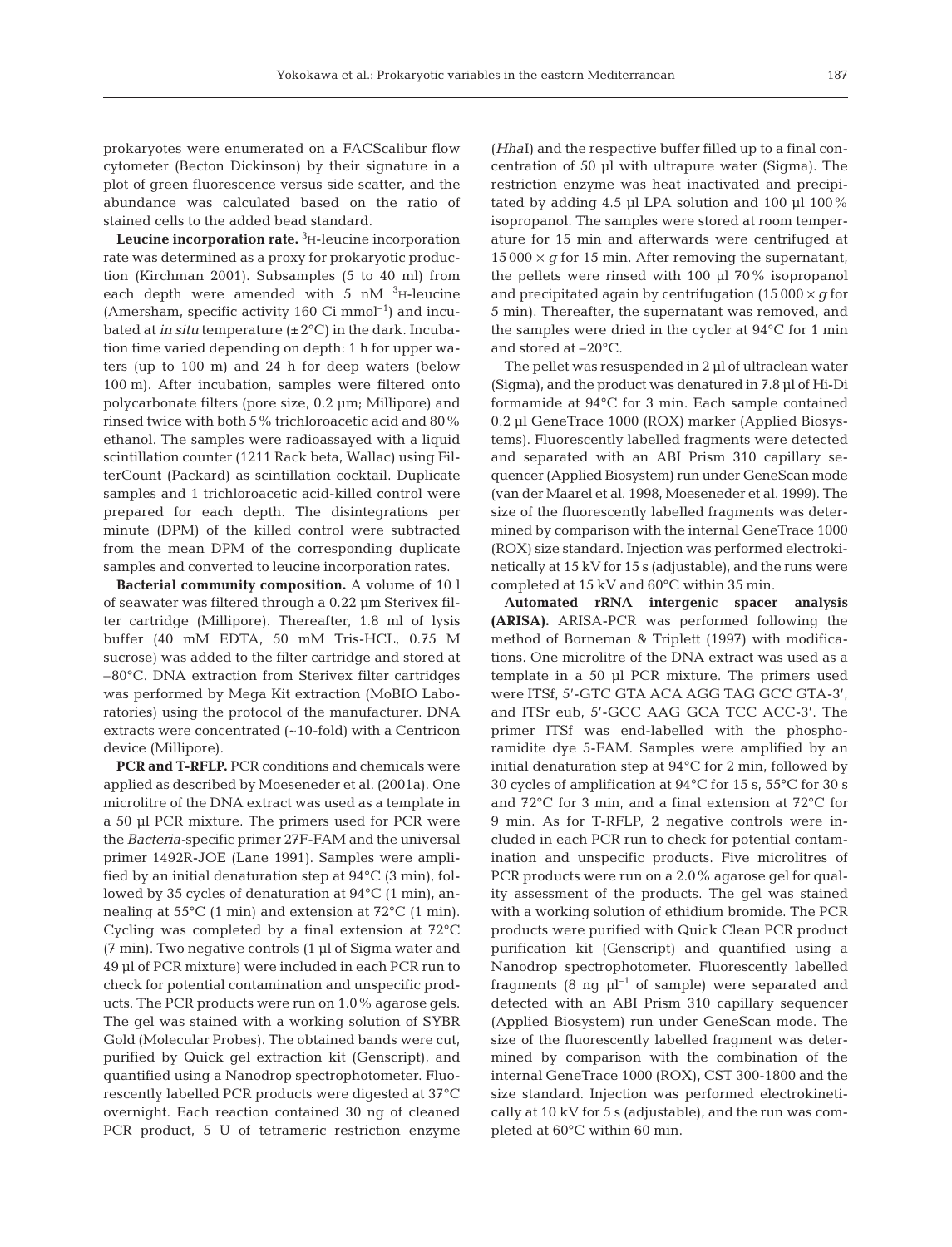The output of T-RFLP and ARISA from the ABI Genescan software was transferred to the Fingerprinting II software (Bio-Rad) to determine peaks and to standardize the peaks with the size marker. The threshold of peaks was set to 0.1% of the maximum peak height per run. Peaks above the 0.1% threshold were defined as operational taxonomic units (OTUs) and were used for further analysis.

**Statistical analyses.** Presence/absence patterns of OTUs of individual samples determined by both T-RFLP and ARISA were further analyzed using the Primer software (Primer-E) to determine the Jaccard similarity. To compare the similarity matrices of prokaryotic communities collected at different sites or depths, the Mantel test was used (Paleontological Statistics [PAST] Ver. 1.75).

#### **RESULTS**

#### **Environmental parameters**

There was little variability in temperature and salinity among the 5 stations (Table 1). The temperature difference between surface and deep waters was relatively small, with a maximum range of 20.35 to 13.36°C. Phosphate and nitrate concentrations exhibited a common depth-related trend, with low concentrations in the top 100 m layer and increasing with depth (Table 1). Oxygen concentrations remained rather constant, with depth exhibiting no pronounced oxygen minimum layer below the euphotic layer.

#### **Depth distribution patterns of prokaryotic variables**

Prokaryotic abundance (PA) ranged from  $2.5 \times 10^5$  to  $5.0 \times 10^5$  cells ml<sup>-1</sup> in the surface layer, and decreased exponentially with depth to  $0.2 \times 10^5$  cells ml<sup>-1</sup> at 3000 m depth (Fig. 2A). The depth-dependent decrease of PA was described by a log-log linear regression with a slope of  $-0.65 \pm 0.23$  (n = 5) (Table 2).

Prokaryotic leucine incorporation (leu incorp.) decreased by 1 order of magnitude from surface waters (97.3 pmol leu incorp.  $l^{-1}$  h<sup>-1</sup>) to the mesopelagic layer (Fig. 2B). The depth distribution patterns of prokaryotic leu incorp., however, were less pronounced than those for PA and were variable among stations. All the depth profiles of leu incorp. showed, after a decline from the 10 m layer to the 100 m layer, a peak in the mesopelagic layer (200 to 1000 m), varying, however, among stations. Significant depth-dependent decreases (log-log linear regression) were only found at Stn 1 and Stn 4 (Table 2).

Cell-specific activity (prokaryotic leu incorp. divided by PA) exhibited a depth-related trend only in the euphotic layer, but not in upper mesopelagic to bathypelagic waters (Fig. 2C). Maximum cell-specific activity was  $6.3 \times 10^{-3}$  fmol leu cell<sup>-1</sup> d<sup>-1</sup> at 50 m depth at Stn 3 (Fig. 2C). Generally, cell-specific activity was more variable in meso- and bathypelagic layers than in the surface layer. In meso- and bathypelagic layers, the minimum cell-specific activity was  $5.5 \times 10^{-5}$  fmol cell<sup>-1</sup> d<sup>-1</sup> at 750 m depth at Stn 4, and the highest was  $2.4\times10^{-3}$  fmol $\rm {cell}^{-1}$  d $1}$  at 750 m depth at Stn 5. Overall, the cell-specific activity in the meso- and bathypelagic waters was within 1 order of magnitude, with only a few exceptions (Fig. 2C).

## **Bacterial community composition analyzed by T-RFLP and ARISA**

The T-RFLP pattern of the bacterial community revealed in total 63 OTUs on the 16S rRNA gene level, ranging from 12 to 22 OTUs sample<sup> $-1$ </sup>, whereas the

Table 1. Physical and chemical characteristics of the stations sampled during the cruise in the eastern Mediterranean Sea. Data for the euphotic layer (<100 m depth) correspond to the values for each sample. Mean  $\pm$  SD are given for meso- and bathypelagic waters

| Stn | Region  | <b>Bottom</b><br>depth(m) | Layer<br>(m) | No. of<br>samples           | Temperature<br>$(^{\circ}C)$ | Salinity         | Dissolved<br>oxygen<br>(umol $l^{-1}$ ) | PO <sub>4</sub><br>(umol $l^{-1}$ ) | NO <sub>3</sub><br>(umol $l^{-1}$ ) | NO <sub>2</sub><br>(umol $l^{-1}$ ) |
|-----|---------|---------------------------|--------------|-----------------------------|------------------------------|------------------|-----------------------------------------|-------------------------------------|-------------------------------------|-------------------------------------|
|     | North   | 1010                      | < 100        | 2                           | 14.31, 16.18                 | 36.73, 38.45     | 129.8, 133.6                            | 0.04, 0.05                          | 0.36, 0.68                          | 0.05.0.10                           |
|     | Aegean  |                           | $100 - 950$  | 6                           | $13.84 \pm 0.40$             | $38.99 \pm 0.04$ | $124.2 \pm 4.6$                         | $0.12 \pm 0.04$                     | $3.10 \pm 1.29$                     | $0.05 \pm 0.01$                     |
| 2   | Mid-    | 800                       | < 100        | $\overline{2}$              | 15.54, 16.60                 | 39.16, 40.00     | 109.6.141.9                             | 0.02                                | 0.07.0.13                           | 0.05                                |
|     | Aeqean  |                           | $100 - 750$  | 7                           | $14.38 \pm 0.30$             | $39.01 \pm 0.05$ | $132.6 \pm 3.2$                         | $0.07 \pm 0.02$                     | $1.76 \pm 0.53$                     | $0.05 \pm 0.01$                     |
| 3   | Western | 1245                      | < 100        | $\mathcal{D}_{\mathcal{L}}$ | 15.00.17.82                  | 38.79.38.82      | 137.5                                   | 0.03                                | 0.12.0.41                           | 0.04.0.08                           |
|     | Cretan  |                           | $100 - 1200$ | 7                           | $14.45 \pm 0.15$             | $38.94 \pm 0.03$ | $130.1 \pm 2.3$                         | $0.10 \pm 0.04$                     | $2.56 \pm 1.06$                     | $0.05 \pm 0.01$                     |
| 4   | Ionian  | 4322                      | < 100        | 2                           | 16.85, 19.92                 | 38.67, 38.65     | 137.3, 147.0                            | 0.02, 0.03                          | 0.03, 0.06                          | 0.04.0.05                           |
|     |         |                           | $100 - 1000$ | 7                           | $14.86 \pm 0.81$             | $38.81 \pm 0.06$ | $129.9 \pm 11.0$                        | $0.09 \pm 0.07$                     | $1.76 \pm 1.54$                     | $0.04 \pm 0.01$                     |
|     |         |                           | 2000-4350    | 3                           | $14.60 \pm 0.78$             | $38.75 \pm 0.01$ | $123.0 \pm 1.3$                         | $0.15 \pm 0.01$                     | $3.57 \pm 0.45$                     | $0.04 \pm 0.01$                     |
| 5   | South   | 1420                      | < 100        | $\overline{2}$              | 15.63, 20.35                 | 35.98.39.20      | 117.6, 152.3                            | 0.03                                | 0.07.033                            | 0.05, 0.08                          |
|     | Aeqean  |                           | $100 - 1350$ | 7                           | $14.68 \pm 0.52$             | $39.00 \pm 0.06$ | $137.2 \pm 4.7$                         | $0.10 \pm 0.04$                     | $2.52 \pm 1.26$                     | $0.07 \pm 0.06$                     |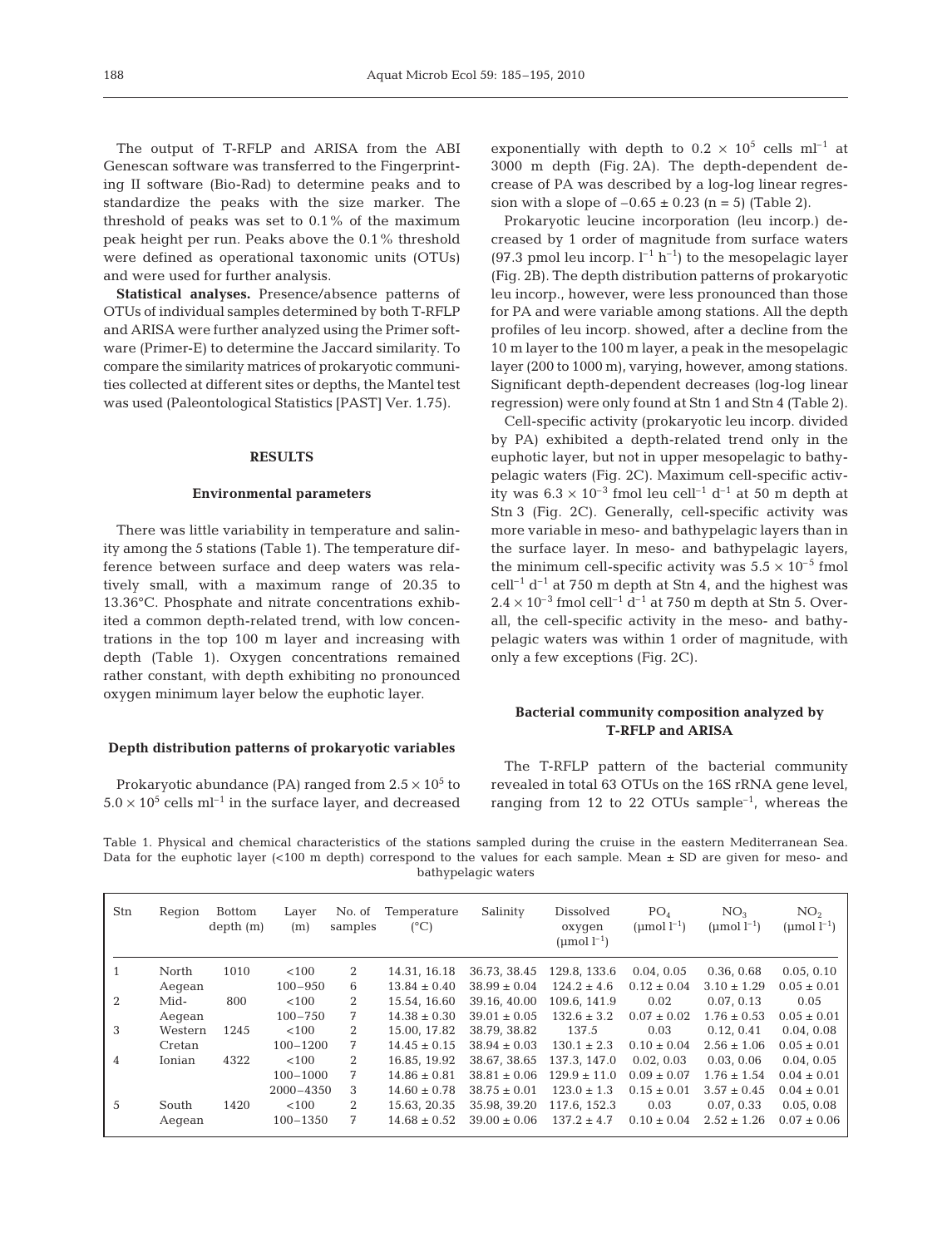

Fig. 2. Depth profiles of (A) prokaryotic abundance, (B) leucine incorporation rate, and (C) specific leucine incorporation rate

 $±$  4% (n = 28) for T-RFLP and ARISA, respectively, of the total number of OTUs (sum of all OTUs detected). Two OTUs out of 63 determined by T-RFLP analysis were ubiquitously present (at all stations and depths), while only 1 OTU in ARISA analysis was ubiquitously present. The number of unique OTUs was 11 and 39 for T-RFLP and ARISA, respectively. These unique OTUs (i.e. appearing only once in all the samples) were evenly distributed among depths and stations (data not shown).

Although the number of OTUs did not follow a specific depth-related pattern, similarity analysis of the BCC on both the 16S rRNA gene and the ITS level indicated stratification of the BCC with depth. On the 16S rRNA gene level, 3 major clusters were identified (Fig. 4A): a bathypelagic cluster (3000 to 4000 m depth), a mesopelagic cluster (200 to 1400 m depth) and a deep mesopelagic cluster (500 to 945 m depth). At Stn 5, a single cluster was detected for the community between 250 and 1400 m depth (Fig. 4A). On the ITS level, 4 clusters were identified (Fig. 4B). One cluster comprised the surface samples from 45 to 250 m depth, 2 clusters were identified for bathypelagic waters, and 1 was identified for mesopelagic waters. The average percentage of similarity among the samples was  $49 \pm 14$  and  $28 \pm 14$ 21% for T-RFLP and ARISA, respectively. The similarity matrices of the BCC based on the 16S rRNA gene level and on the ITS level were significantly correlated (Mantel test, r = 0.69, p *<* 0.001).

## **Bacterial community composition in specific water masses**

ARISA pattern of the bacterial community revealed in total 169 OTUs on the internal transcribed spacer (ITS) level, ranging from 16 to 45 OTUs sample<sup>-1</sup>. Thus, ARISA resulted in an almost 3-fold higher resolution for the bacterial community than T-RFLP and 16S rRNA gene analysis.

Generally, the number of OTUs in both T-RFLP and ARISA were fairly constant throughout the water column (Fig. 3). The mean percentage of OTUs present in a given sample was  $26 \pm 4\%$  (average  $\pm$  SD, n = 27) and 16

To determine whether the BCC is water mass specific, we determined the relationship between the similarity of the BCC among several samples with the hydrographic similarity of these water masses. As an indicator of the hydrographic similarity of the different water masses, we calculated the Euclidean distance between 2 water samples on the temperature–salinity (T–S) diagram. We coined this 'T–S distance' to be a parameter of water mass similarity. Fig. 5 shows the relationships between the similarity of the BCC and the T–S dis-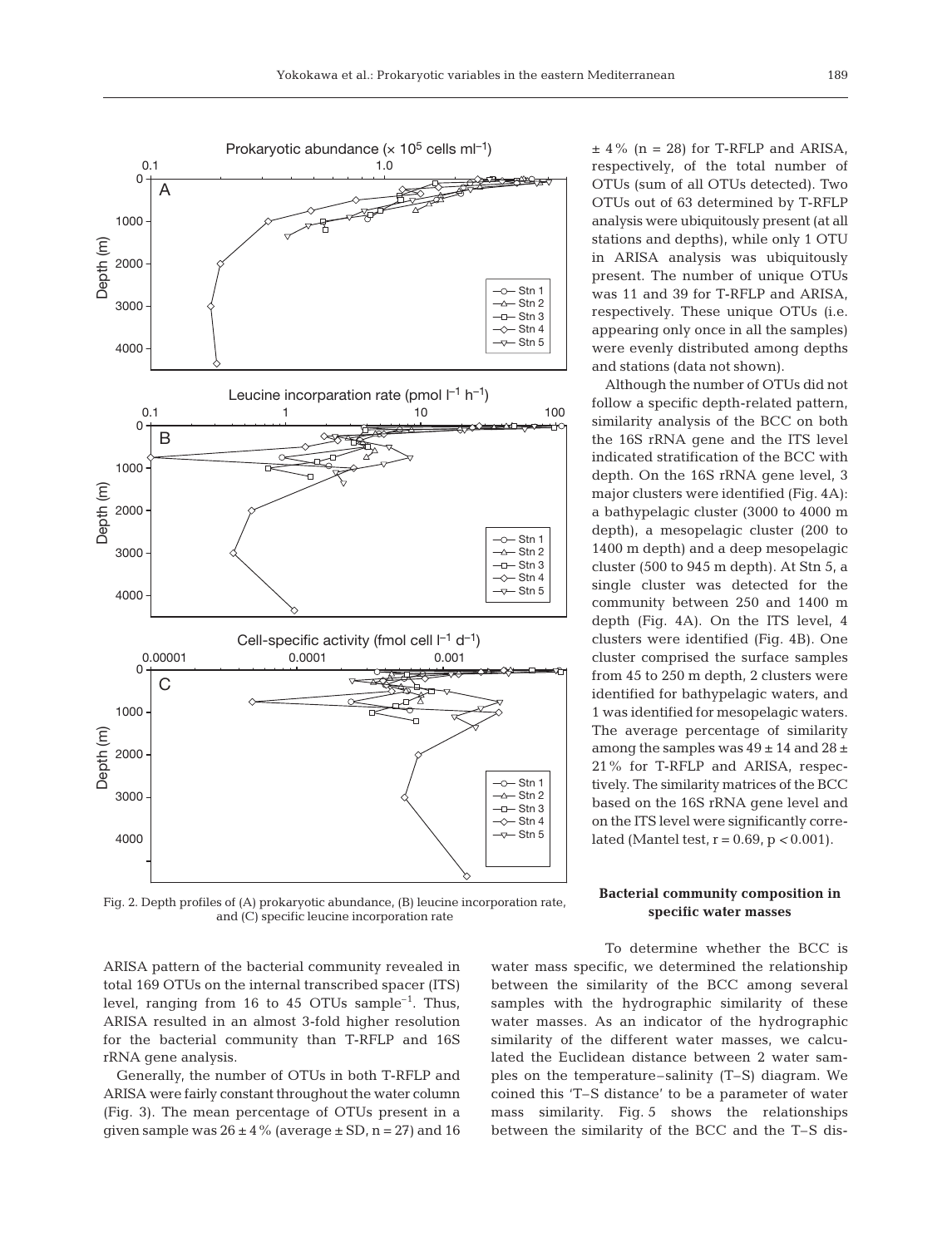|                                                                                                                         | Prokaryotic abundance                                     |                                | Leucine incorporation rate                               |                                 |  |
|-------------------------------------------------------------------------------------------------------------------------|-----------------------------------------------------------|--------------------------------|----------------------------------------------------------|---------------------------------|--|
|                                                                                                                         | PA <sub>100</sub><br>$(\times 10^5 \text{ cells m}^{-1})$ | $b_{\text{PA}}$                | Leu incorp. $_{100}$<br>(pmol $l^{-1}$ h <sup>-1</sup> ) | $b_{\text{leu incorp.}}$        |  |
| East Mediterranean Sea<br>(Present study)                                                                               | $3.35 \pm 1.32$<br>$(n = 5)$                              | $-0.65 \pm 0.23$<br>$(n = 5)$  | $12.03 \pm 7.82^*$<br>$(n = 5)$                          | $-0.78, -0.70$<br>$(n = 2)^{a}$ |  |
| Atlantic (G. J. Herndl &<br>T. Reinthaler unpubl. data)                                                                 | $3.03 \pm 0.54$<br>$(n = 27)$                             | $-0.79 \pm 0.35$<br>$(n = 27)$ | $3.40 \pm 2.27$ <sup>*</sup><br>$(n = 22)$               | $-1.61 \pm 0.38$<br>$(n = 22)$  |  |
| NW Mediterranean Sea<br>(Tanaka & Rassoulzadegan 2004)                                                                  |                                                           | $-0.62 \pm 0.18$<br>$(n = 11)$ | $\overline{\phantom{0}}$                                 | $-1.15 \pm 0.30$<br>$(n = 5)$   |  |
| <sup>a</sup> Two depth profiles (Stn 1 and Stn 4) out of 5 showed a significant ( $p < 0.05$ ) depth-dependent decrease |                                                           |                                |                                                          |                                 |  |



tance of water masses. The relations between T–S distance and the similarities of the BCC determined by T-RFLP and ARISA showed similar distribution patterns (Fig. 5A,B). Although there was no significant relation between the similarity in the BCC and T–S distance (Mantel test, p *>* 0.05), distinct patterns in the BCC related to T–S distance were noticeable. The similarity in the BCC between samples decreased with increasing T–S distance of the corresponding waters. Low similarity values of the BCC, however, were obtained at all T–S distances, indicating that even in samples with essentially the same T–S signature, the BCC can be very different.

## **DISCUSSION**

We found 2 overall patterns in the relation between the BCC and water mass variability as indicated by their T–S distance (Fig. 5A,B). While overall, the similarity of the BCC decreased in waters with increasing T–S distance, low similarity in the BCC was also found between samples with essentially identical T–S signatures (Fig. 5A,B). Previous studies showed decreasing similarity in the BCC with spatial distance on a 'hundreds–thousands km scale' (Hewson et al. 2006a,b) and on a 'latitudinal scale' (Fuhrman et al. 2008). Our results reveal that substantial heterogeneity in the BCC can also be found within water masses as indicated by identical T–S signatures.

Fig. 3. Distribution of the number of operational taxonomic units (OTUs) obtained at the stations in the eastern Mediterranean Sea by (A) terminal-restriction-fragment length polymorphism (T-RFLP) and (B) automated rRNA intergenic spacer analysis (ARISA)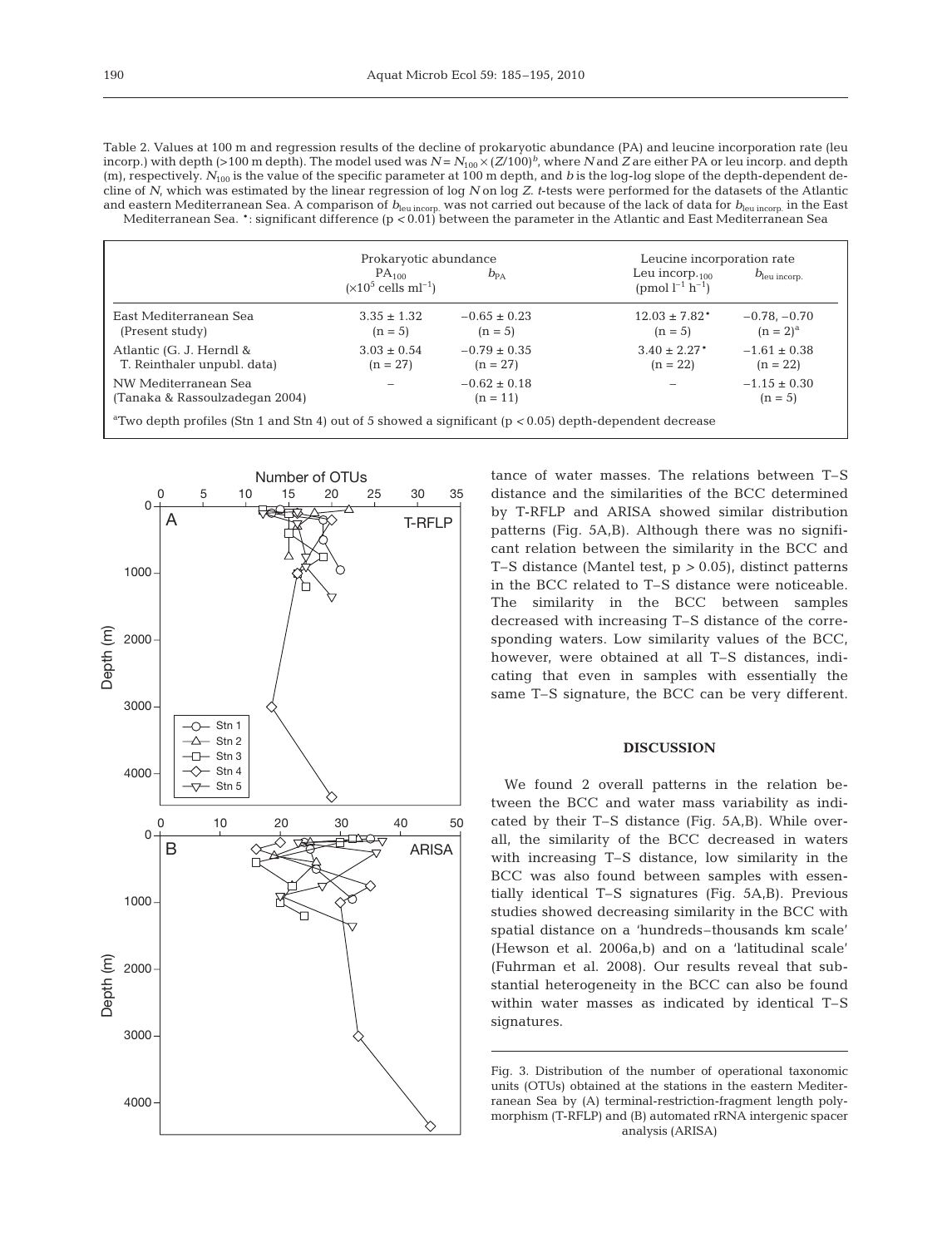

Fig. 4. Similarity matrix for the individual samples determined by (A) terminal-restriction-fragment length polymorphism (T-RFLP) and (B) automated rRNA intergenic spacer analysis (ARISA) in the eastern Mediterranean Sea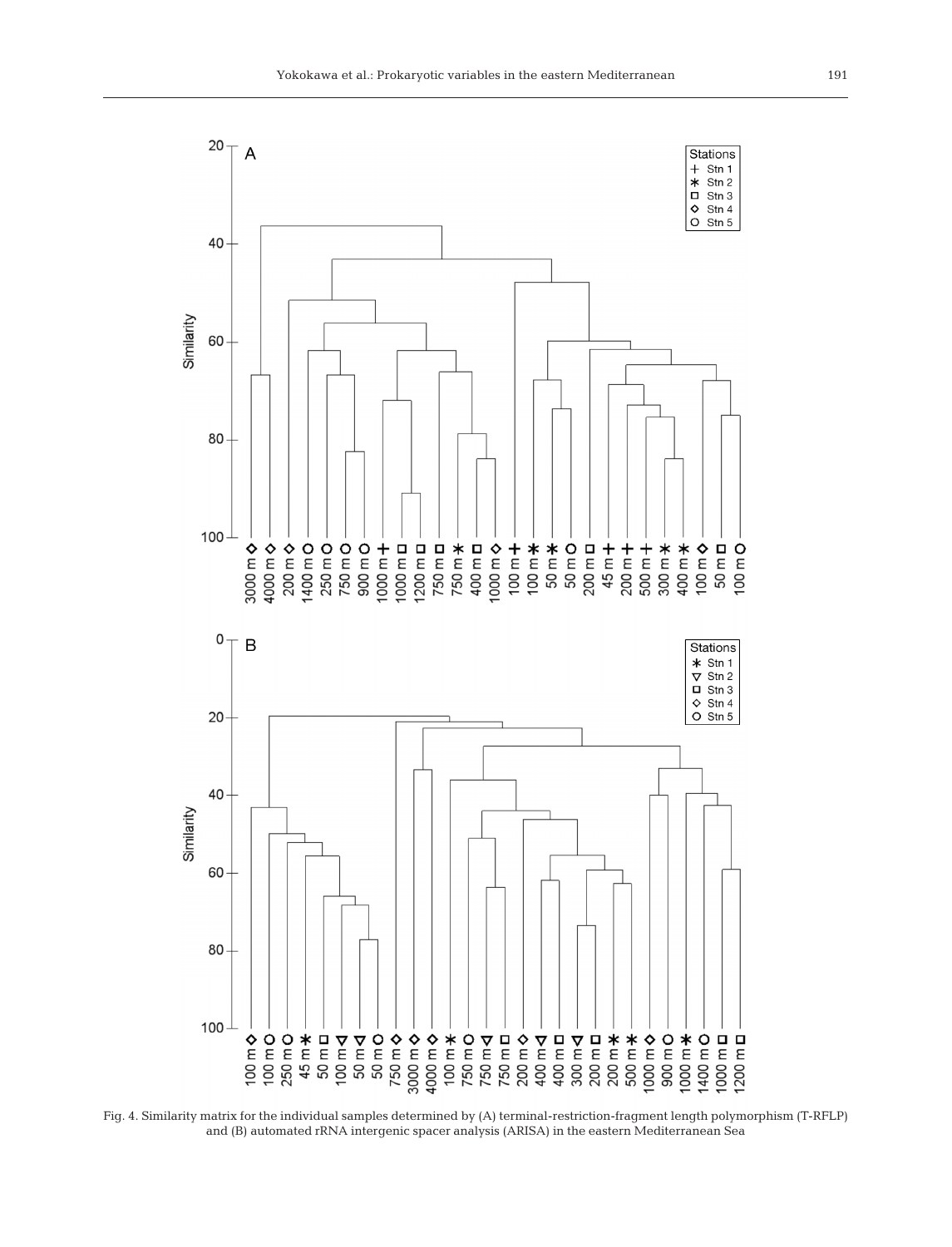

Fig. 5. Relationship between temperature–salinity (T–S) distance of 2 water masses and the similarity of the bacterial community composition in these water masses determined by (A) ARISA and (B) T-RFLP. (C) The similarity of the archaeal community composition determined by T-RFLP is also given for comparison (data from De Corte et al. 2009)

# **Distribution pattern of prokaryotic abundance and activity**

The depth profiles of prokaryotic abundance measured in the present study are comparable to those in previous studies of the Atlantic (data from the ARCHIMEDES I cruise; G. J. Herndl & T. Reinthaler unpubl. data) and the northwestern Mediterranean Sea (Tanaka & Rassoulzadegan 2004). There are no significant differences in prokaryotic abundance at 100 m depth between the Atlantic and the eastern Mediterranean Sea and in the depth-dependent decline of abundance (Table 2). Remarkable differences were found, however, in terms of prokaryotic heterotrophic activity between the present study and the Atlantic study. Depth-dependent decreases of prokaryotic activity were only detected in 2 out of the 5 stations in the current study (Fig. 2B), while in the North Atlantic and the northwestern Mediterranean Sea almost all profiles exhibit a depth-dependent decrease (Tanaka & Rassoulzadegan 2004, G. J. Herndl & T. Reinthaler unpubl. data). Cell-specific activity in the mesopelagic layer was similar to that for surface waters (Fig. 2C), suggesting that some populations of prokaryotes are as active in mesopelagic waters as in surface waters. High cell-specific activity in mesopelagic waters seems to be a common feature, also reported in a recent compilation of data from deep waters (Arístegui et al. 2009). These results indicate that the overall decrease in bulk prokaryotic activity with depth is caused by a decrease in the active prokaryotic populations rather than by an overall decrease in cell-specific activity.

Several factors have been reported to limit heterotrophic prokaryotic activity. Studies revealed that prokaryotic activity reflects availability of usable organic matter (Church 2008), temperature (Kirchman & Rich 1997) and inorganic nutrients (Turley & Stutt 2000). We found that sporadic low prokaryotic activities at 750 m depth of Stn 1, at 1000 m depth of Stn 3 and at 750 m depth of Stn 4 correspond to aged water masses (Zervakis et al. 2004). This distribution pattern of prokaryotic production in the eastern Mediterranean Sea may be partly explained by the patchiness of resources for heterotrophic bacteria because of the isolated deep-water masses in each basin of the eastern Mediterranean Sea. The isolated deep-water masses have their own unique dissolved organic matter signature (Meador et al. in press).

To determine the environmental factors controlling prokaryotes, regression analyses were performed between prokaryotic variables (abundance, activity, cell-specific activity) and environmental variables (temperature, salinity, depth). A significant linear regression was found only between the prokaryotic leu incorp. rate and temperature. Within the small range of water temperature (13.4 to 20.4°C), heterotrophic prokaryotic activity measured via leu incorp. was explained by temperature, as described by the following equation:

$$
PLIEastMedSeq = 4.78T - 64.67
$$

$$
(r2 = 0.37, p < 0.001, n = 30)
$$

where  $PLI_{EastMedSeq}$  and  $T$  are the prokaryotic leu incorp. rate (pmol leu  $l^{-1}$  h<sup>-1</sup>) and temperature (°C), respectively. A temperature-dependent increase in the prokaryotic leu incorp. rate was also found elsewhere, e.g., in the North Atlantic (G. J. Herndl & T. Reinthaler unpubl. data), such that: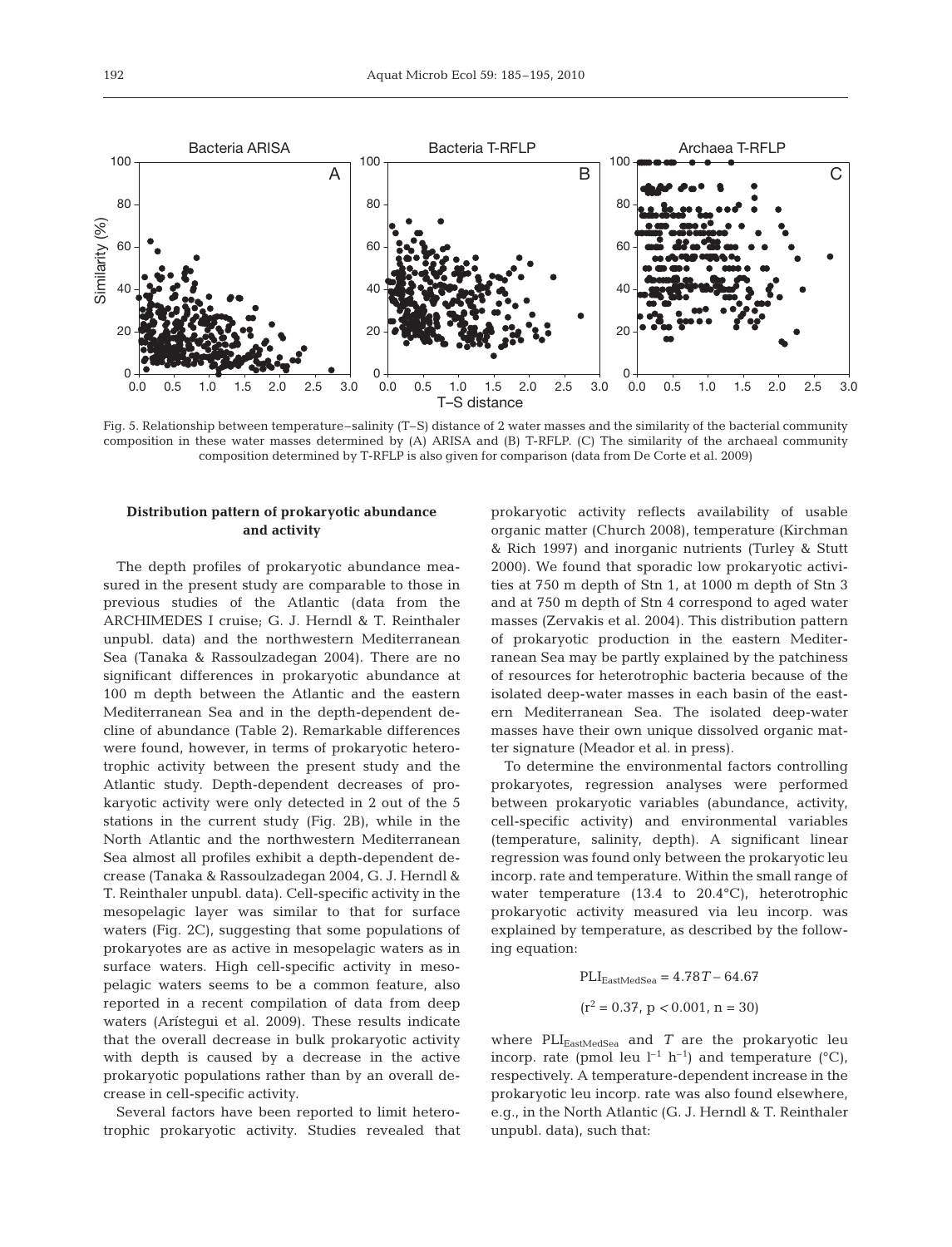$\text{PLI}_{\text{North Atlantic}} = 0.18\,T - 0.94$ 

$$
(r^2 = 0.51, p < 0.001, n = 130)
$$

The relation between temperature and leu incorp. for the eastern Mediterranean Sea, however, might not be a direct effect of temperature on prokaryotic activity, as this temperature dependency is substantially higher than in the North Atlantic (i.e. 26-fold higher than in the Atlantic), but might be explained by some variables co-varying with temperature such as depth. Resource limitation with depth might be more pronounced in the eastern Mediterranean Sea than in other parts of the global ocean, due to the severe oligotrophic nature of this region. Furthermore, to examine both water temperature and depth potentially affecting leu incorp., a forward stepwise regression analysis was conducted. In the North Atlantic (G. J. Herndl & T. Reinthaler unpubl. data) both factors, water temperature and depth, were selected as significant predicting variables (p *<* 0.001), whereas, in the eastern Mediterranean Sea, the forward stepwise regression analysis did not select depth as a significant predicting factor (p = 0.27), but did select temperature (p *<* 0.001).

To compare the strength of 'top-down control' in the eastern Mediterranean Sea compared to other oceanic regions, we assumed that a shorter turnover time at a similar prokaryotic abundance as in other oceanic regions indicates top-down control, mediated by grazing or viral infection. To determine the turnover time of prokaryotes, the following equation was used:

### $T = PA / (f \times PHP)$

where *T* is turnover time (days), PA is prokaryotic abundance (cells ml<sup>-1</sup>), *f* is the conversion factor (mol <sup>3</sup>H-leu incorp. to cells produced:  $1.64 \times 10^{17}$  cells mol<sup>-1</sup> leu incorp.; Chin-Leo & Kirchman 1988), PHP is prokaryotic heterotrophic production (pmol leu  $l^{-1}$  d<sup>-1</sup>). The mean turnover time in the present study was  $11 \pm 18$  d (range: 1.0 to 123,  $n = 49$ ). Prokaryotic turnover time in the eastern Mediterranean Sea is substantially shorter than in the NW Mediterranean Sea (81 ± 32 d; Tanaka & Rassoulzadegan 2004), in the North Atlantic (18  $\pm$  70 d; Fig. 8 in Reinthaler et al. 2006) and in the Pacific (1155  $\pm$ 1803 d; Nagata et al. 2000) over the same depth range. Prokaryotic abundance in the eastern Mediterranean Sea, however, is comparable to that in other oceanic regions (Table 2). Thus, there is indication that prokaryotic communities are more 'top-down' controlled in the eastern Mediterranean Sea than in other oceanic regions.

#### **Variability in bacterial community composition**

The total number of OTUs determined by ARISA was higher than with T-RFLP. This is because the ITS region used for ARISA is more variable than the 16S rRNA gene used for T-RFLP (Brown & Fuhrman 2005). In similar studies, slightly higher total numbers of OTUs have been obtained with ARISA (Hewson et al. 2006a, Fuhrman et al. 2008) and with T-RFLP (Moeseneder et al. 2001b, Winter et al. 2008). Moeseneder et al. (2001b) determined for March 1998 both the attached and free-living bacterial community in the same region as covered in the present study. These authors report numbers of OTUs using T-RFLP ranging between 20 and 65, while we obtained a range of OTUs from 12 to 22 (Fig. 4). Differences in the number of OTUs between our study and others can be explained by seasonal dynamics in OTU numbers (Fuhrman et al. 2006) or, more likely, by the different restriction enzymes used. The number of OTUs did not correlate with any prokaryotic variables  $(p > 0.05)$ . This means that bacterial OTU numbers are not related to prokaryotic abundance and activity, at least not in the range of activity we measured.

T-RFLP analysis revealed that the BCC at the 5 stations displayed a distinct depth-related pattern (Fig. 4A). A parallel analysis based on ARISA also revealed the same trend as the T-RFLP analysis (Fig. 4B). This means that OTUs, which are distinguished on the ITS and 16S rDNA levels, respond in the same manner to environmental variables. Albeit a few ubiquitously present OTUs were detected (data not shown), drastic changes in the BCC were noted with depth. A stratification of the prokaryotic community composition has been reported for the bulk prokaryotic community elsewhere, such as for the deep Pacific (DeLong et al. 2006) and the NW Mediterranean Sea (Winter et al. 2009). This suggests that the factors controlling the BCC are related to depth. Sedimenting particulate organic matter supply and its nutritive value decrease with depth, exerting a structuring effect on the BCC (Moeseneder et al. 2001b). Hydrostatic pressure might also affect the stratification of bacterial communities (Grossart & Gust 2009).

Stratification of community composition was also found in *Archaea* (De Corte et al. 2009) for the same sites as investigated here. Statistical analysis showed that the similarity of the archaeal community composition between sites and depths is related to the similarity in the BCC determined by both T-RFLP (Mantel test,  $r = 0.4671$ ,  $p < 0.001$ ) and ARISA (Mantel test,  $r =$ 0.5617,  $p < 0.001$ ). This indicates that the archaeal community composition and BCC are structured by similar environmental variables.

Our study also revealed considerable variability in the BCC in waters with identical temperature and salinity. Similarities in the BCC in waters with identical or similar temperature and salinity characteristics (i.e. T–S distance = 0 or close to 0) varied from near 0 to the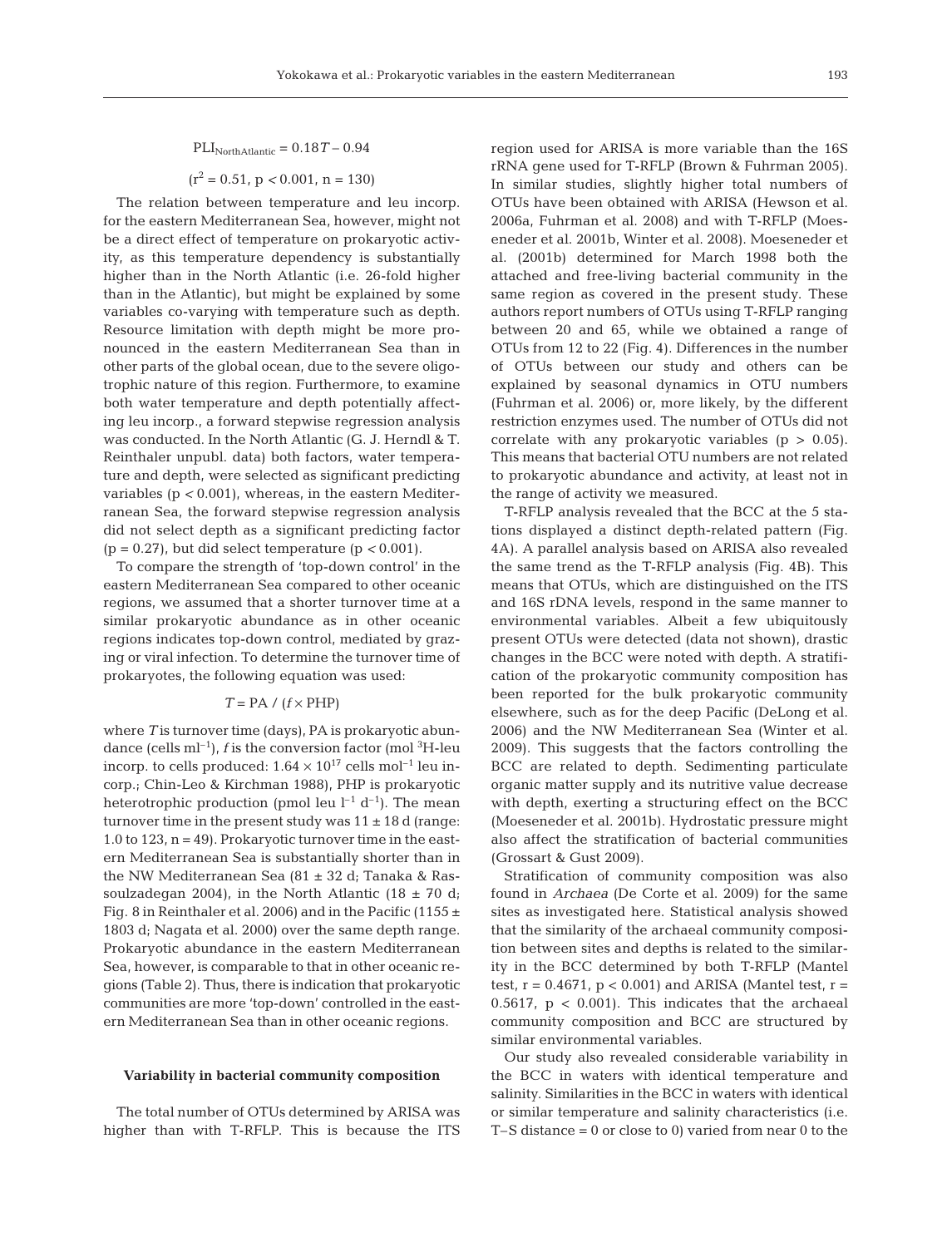highest similarity detected for any of the sample pairs (Fig. 5A,B). This indicates that factors controlling the BCC vary also within individual water masses. Previous studies have revealed that the BCC can vary on a small scale, such as in diatom blooms developing in mesocosms (Riemann et al. 2000). On a micro-scale down to 1 µl of water, changes in the BCC have been documented (Long & Azam 2001). This small-scale variability in the BCC or that within waters with identical salinity and temperature characteristics might be generated by heterogeneity of substrate compositions. Hotspots of organic matter (Azam et al. 1994), such as sinking particulate organic carbon plumes (Kiorboe et al. 2001), marine snow (Simon et al. 2002) and release of dissolved organic matter by Protozoa (Ferrier-Pages et al. 1998), or self assemblage of organic compounds to gels (Chin et al. 1998) might generate such withinwater mass variability and associated to that, variability in the BCC. Top-down factors might also generate heterogeneity, because the strength of the link between prokaryotes and heterotrophic nanoflagellates varies with depth (Tanaka & Rassoulzadegan 2002, Tanaka et al. 2005). Archeal community composition determined by T-RFLP (data from De Corte et al.

2009), however, did not show any trend with T–S distance of water masses (Fig. 5C). This might indicate that differences in hydrological conditions affected the archaeal community composition to a lesser extend than bacteria.

In the present study we used temperature and salinity, commonly determined to identify water masses, as an index to determine the 'hydrological distance' among samples. This 'T–S distance' is preferable to the simple spatial distance frequently used, as specific water masses are highly variable in their extension, ranging from a few hundred meters in vertical or areal extension to thousands of kilometres in oceanic conveyor belt circulation. Hence, simple spatial distance does not necessarily relate to differences in water column biogeochemistry and biology. Based on the relation between the BCC and T–S distance, the BCC varies within individual water mass conditions as much as between distant water masses. Overall, however, the similarity in the BCC decreased with distance in T–S. Thus, the overall change in similarity of bacterial communities with distance in a given water mass is superimposed over the variability generated apparently by small-scale patchiness in the water column.

*Acknowledgements.* We thank A. Gogou (HCMR) and G. Spyres (HCMR) for all the logistic arrangements before and during the cruise, the captain and crew of the RV 'Aegaeo' for their help at sea. T. Miki (NTU) provided comments on the manuscript. S. Saraiva (NIOZ) made a script for calculation of 'T–S distance'. T.Y. was supported by the Japanese Society

for the Promotion of Science (JSPS) Postdoctoral Fellowship for research abroad, and D.D.C. received a fellowship from the University of Groningen. Laboratory work and molecular analyses were supported by a grant from the Earth and Life Science Division of the Dutch Science Foundation (ARCHIMEDES project, 835.20.023) to G.J.H. The work was carried out within the frame of the 'Networks of Excellence' MarBef and EurOceans supported by the 6th Framework Program of the European Union.

## LITERATURE CITED

- Arístegui J, Gasol JM, Duarte CM, Herndl GJ (2009) Microbial oceanography of the dark ocean's pelagic realm. Limnol Oceanogr 54:1501–1529
- ▶ Azam F, Smith DC, Steward GF, Hagström Å (1994) Bacteriaorganic matter coupling and its significance for oceanic carbon cycling. Microb Ecol 28:167–179
- ► Borneman J, Triplett EW (1997) Molecular microbial diversity in soils from eastern Amazonia: evidence for unusual microorganisms and microbial population shifts associated with deforestation. Appl Environ Microbiol 63: 2647–2653
- ► Brown MV, Fuhrman JA (2005) Marine bacterial microdiversity as revealed by internal transcribed spacer analysis. Aquat Microb Ecol 41:15–23
- ► Chin WC, Orellana MV, Verdugo P (1998) Spontaneous assembly of marine dissolved organic matter into polymer gels. Nature 391:568–572
- ► Chin-Leo G, Kirchman DL (1988) Estimating bacterial production in marine waters from the simultaneous incorporation of thymidine and leucine. Appl Environ Microbiol 54:1934–1939
	- Church MJ (2008) Resource control of bacterial dynamics in the sea. In: Kirchman DL (ed) Microbial ecology of the oceans, 2nd edn. Wiley-Blackwell, London, p 335–382
- ► De Corte D, Yokokawa T, Varela MM, Agogue H, Herndl GJ (2009) Spatial distribution of bacteria and Archaea and amoA gene copy numbers throughout the water column of the eastern Mediterranean Sea. ISME J 3:147–158
- ► DeLong EF, Preston CM, Mincer T, Rich V and others (2006) Community genomics among stratified microbial assemblages in the ocean's interior. Science 311:496–503
- ► Ferrier-Pages C, Karner M, Rassoulzadegan F (1998) Release of dissolved amino acids by flagellates and ciliates grazing on bacteria. Oceanol Acta 21:485–494
- ► Fuhrman JA (2009) Microbial community structure and its functional implications. Nature 459:193–199
	- Fuhrman JA, Hewson I, Schwalbach MS, Steel JA, Brown MV, Naeem S (2006) Annually reoccuring bacterial communities are predictable from ocean conditions. Proc Natl Acad Sci Usa 103:13104–13109
- ▶ Fuhrman JA, Steele JA, Hewson I, Schwalbach MS, Brown MV, Green JL, Brown JH (2008) A latitudinal diversity gradient in planktonic marine bacteria. Proc Natl Acad Sci USA 105:7774–7778
- ► Giovannoni SJ, Rappe MS, Vergin KL, Adair NL (1996) 16S rRNA genes reveal stratified open ocean bacterioplankton populations related to the green non-sulfur bacteria. Proc Natl Acad Sci USA 93:7979–7984
- ► Grossart HP, Gust G (2009) Hydrostatic pressure affects physiology and community structure of marine bacteria during setting to 4000 m: an experimental approach. Mar Ecol Prog Ser 390:97–104
	- Hansell DA, Ducklow HW (2003) Bacterioplankton distribution and production in the bathypelagic ocean: Directly